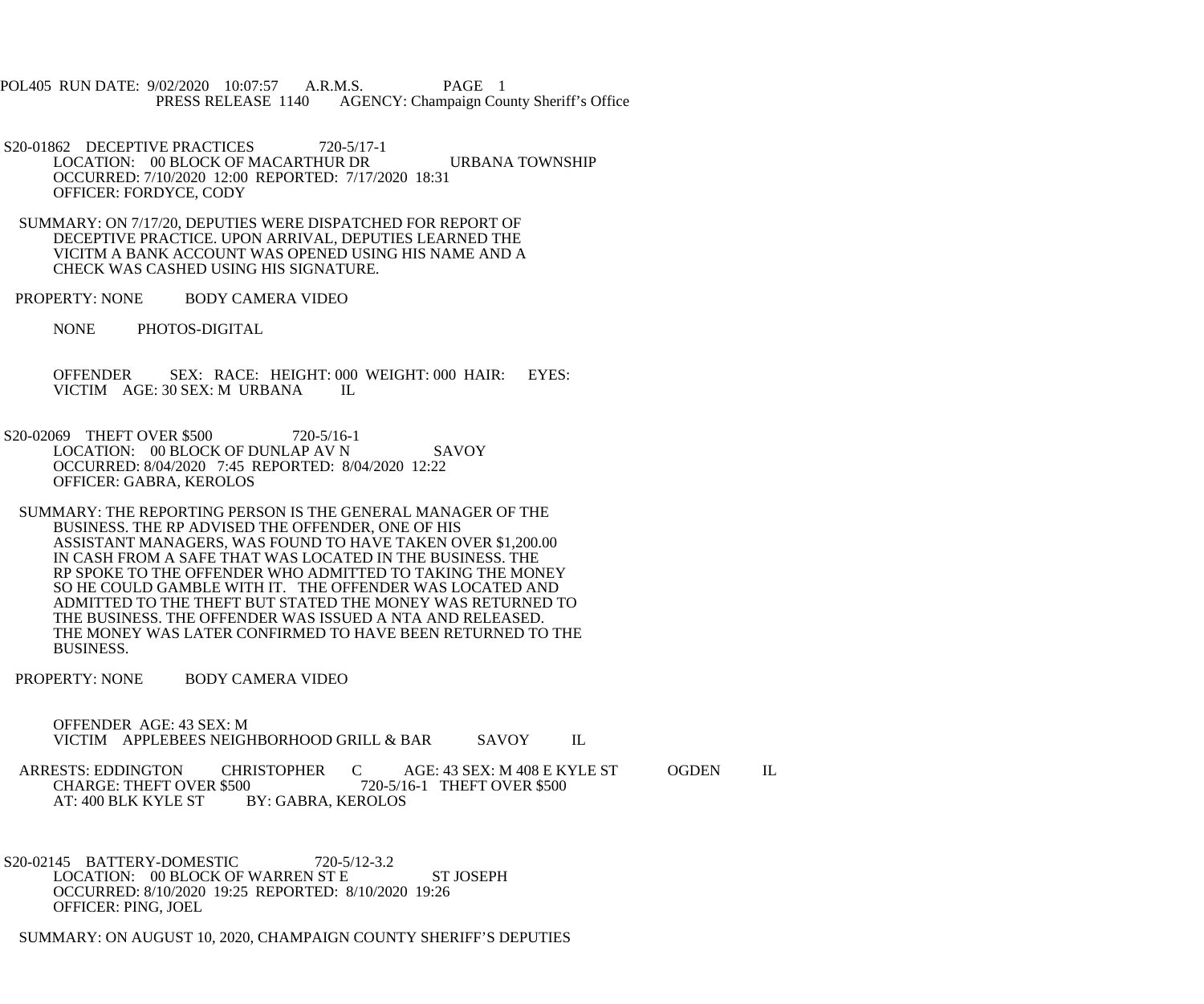POL405 RUN DATE: 9/02/2020 10:07:57 A.R.M.S. PAGE 2<br>PRESS RELEASE 1140 AGENCY: Champaign Cou AGENCY: Champaign County Sheriff's Office RESPONDED TO AN ADDRESS IN THE VILLAGE OF SAINT JOSEPH FOR REPORT OF A DOMESTIC DISPUTE. UPON ARRIVAL, DEPUTIES MET WITH ALL INVOLVED PARTIES AND DETERMINED THAT A DOMESTIC BATTERY OCCURRED. THE SUSPECT WAS TAKEN INTO CUSTODY AND TRANSPORTED TO THE CHAMPAIGN COUNTY SATELLITE JAIL. NOTHING FURTHER TO REPORT.

PROPERTY: NONE 1 BODY CAMERA VIDEO

NONE BODY CAMERA VIDEO

NONE 1 PHOTOS-DIGITAL

PEOPLE: VICTIM AGE: 31 SEX: M THOMASBORO IL

ARRESTS: WHITMAN TENAYA M AGE: 48 SEX: F 31 CRIPPLE CREEK MIDWAY AR<br>CHARGE: BATTERY-DOMESTIC 720-5/12-3.2 BATTERY-DOMESTIC ESTIC 720-5/12-3.2 BATTERY-DOMESTIC<br>BY: PING, JOEL AT: E WARREN ST

 S20-02146 BATTERY-DOMESTIC 720-5/12-3.2 LOCATION: 2700 BLOCK OF ILLINOIS ST E OCCURRED: 8/10/2020 22:15 REPORTED: 8/10/2020 22:16 OFFICER: NEMECZ, TED

 SUMMARY: ON 8-10-20 CCSO RESPONDED TO A DOMESTIC BATTERY THAT OCCURRED IN URBANA TOWNSHIP. UPON FURTHER INVESTIGATION DEPUTIES DETERMINED A BROTHER AND SISTER HAD ENGAGED IN MUTUAL COMBAT. THE MALE WAS TRANSPORTED TO DANVILLE BY A FAMILY MEMBER AND THE FEMALE REMAINED AT THE RESIDENCE. BOTH WERE ISSUED NOTICES TO APPEAR GIVEN THE FACT THE FEMALE WAS THE PRIMARY CAREGIVER OF HER JUVENILE SON IN THE RESIDENCE AND THE MALE WAS LEAVING THE COUNTY.

 OFFENDER SEX: RACE: HEIGHT: 000 WEIGHT: 000 HAIR: EYES: OFFENDER SEX: RACE: HEIGHT: 000 WEIGHT: 000 HAIR: EYES: VICTIM AGE: SEX: VICTIM AGE: SEX:

S20-02148 BURGLARY RESIDENTIAL 720-5/19-3 LOCATION: 00 BLOCK OF NORTH ST W OGDEN OCCURRED: 8/05/2020 14:00 REPORTED: 8/11/2020 8:10 OFFICER: REIFSTECK, BRANDON

 SUMMARY: WEDDING RING, WEDDING BAND, AND TWO BOTTLES OF PRESCRIPTION MEDICATION WERE STOLEN FROM THE RESIDENCE.

PROPERTY: NONE 1 BODY CAMERA VIDEO

STOLEN 1 DRUGS-MEDICINE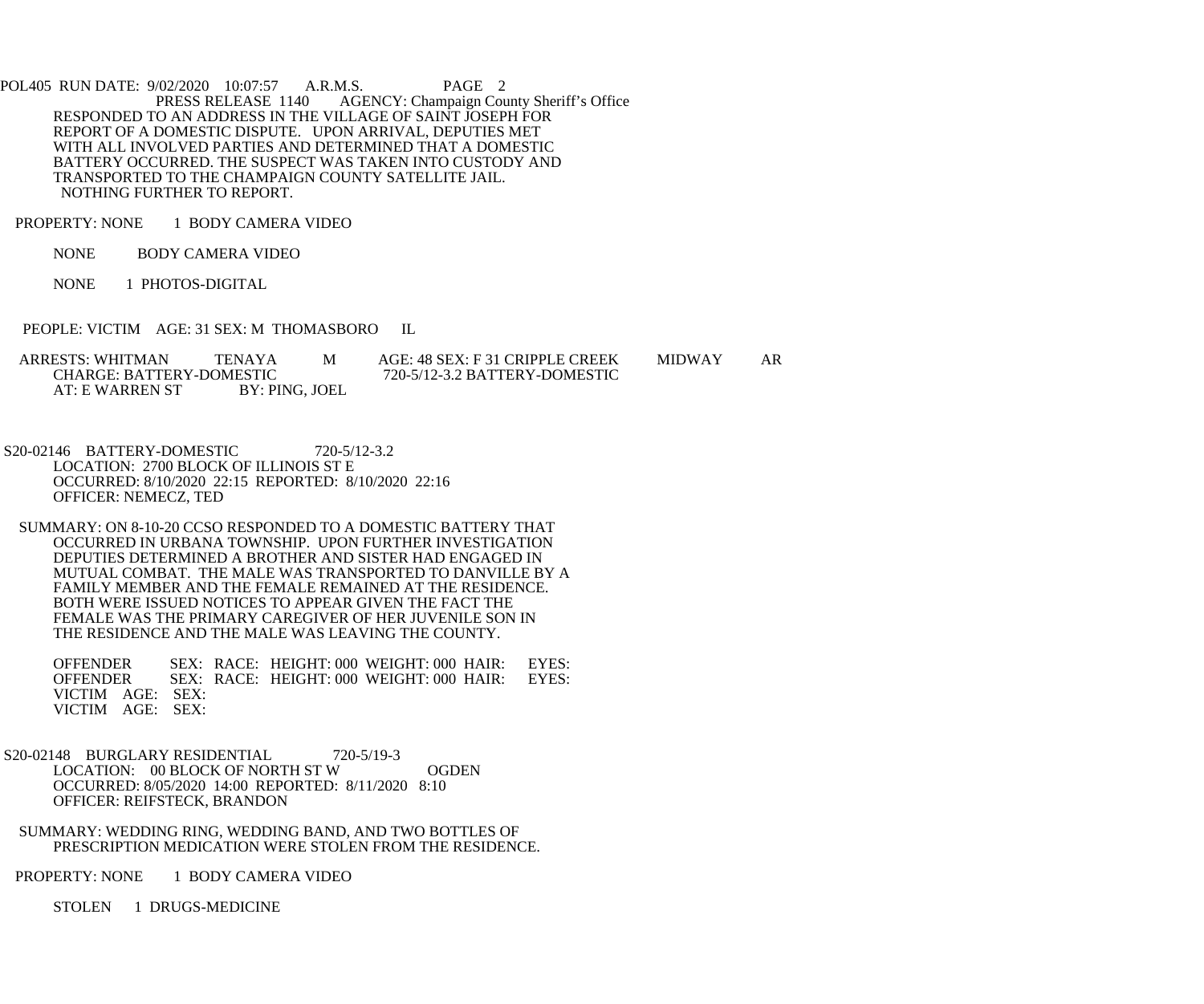POL405 RUN DATE: 9/02/2020 10:07:57 A.R.M.S. PAGE 3<br>PRESS RELEASE 1140 AGENCY: Champaign Cou PRESS RELEASE 1140 AGENCY: Champaign County Sheriff's Office<br>STOLEN 1 DRUGS-MEDICINE 1 DRUGS-MEDICINE

STOLEN 1 JEWELRY-RING

STOLEN 1 JEWELRY-RING

 OFFENDER AGE: 42 SEX: F VICTIM AGE: 40 SEX: F OGDEN IL

 S20-02152 WARRANT-IN STATE LOCATION: 00 BLOCK OF DODSON DR URBANA TOWNSHIP OCCURRED: 8/11/2020 22:07 REPORTED: 8/11/2020 22:07 OFFICER: CHRISTENSEN, CORY

 SUMMARY: CONSENSUAL CONTACT MADE WITH A FEMALE WALKING IN THE 400 BLOCK OF DODSON DR IN URBANA TWP. IT WAS DISCOVERED THAT THE FEMALE HAD AN ACTIVE FORD COUNTY (IL) WARRANT. THE FEMALE WAS PLACED UNDER ARREST AND TRANSPORTED TO THE CCSO SATELLITE JAIL.

PROPERTY: NONE BODY CAMERA VIDEO

 PEOPLE: VICTIM SOCIETY-WARRANTS/RECOVERED PROPERTY OFFENDER AGE: 40 SEX: F

 ARRESTS: BLAND HEATHER ANN AGE: 40 SEX: F 904 RAINBOW VIEW URBANA IL CHARGE: WARRANT-IN STATE WARRANT WARRANT-IN STATE<br>AT: DODSON DR BY: CHRISTENSEN, CORY BY: CHRISTENSEN, CORY

S20-02153 AGG FLEE/ATTEMPT ELUDE OFFICER 625-5/11-204.1<br>LOCATION: 00 BLOCK OF 1950E/1400N ST JOSEPH TOWNSHIP LOCATION: 00 BLOCK OF 1950E/1400N OCCURRED: 8/11/2020 22:18 REPORTED: 8/11/2020 22:19 OFFICER: NEMECZ, TED

 SUMMARY: ON 8-11-20 CCSO ATTEMPTED TO INITIATE A TRAFFIC STOP ON A SPEEDING MOTORCYCLE IN ST. JOSEPH TOWNSHIP. THE RIDER OF THE MOTORCYCLE FLED THE STOP AT A HIGH RATE OF SPEED, DISREGARDING MULTIPLE STOP SIGNS IN THE PROCESS. THE PURSUIT OF THE MOTORCYCLE WAS TERMINATED AND NO SUSPECT INFORMATION WAS OBTAINED.

PROPERTY: NONE BODY CAMERA VIDEO

PEOPLE: VICTIM SOCIETY<br>OFFENDER SEX: R OFFENDER SEX: RACE: HEIGHT: 000 WEIGHT: 000 HAIR: EYES: 0000 MAKE: KAWK MODEL:

S20-02157 DISORDERLY CONDUCT-ALL OTHER 720-5/26-1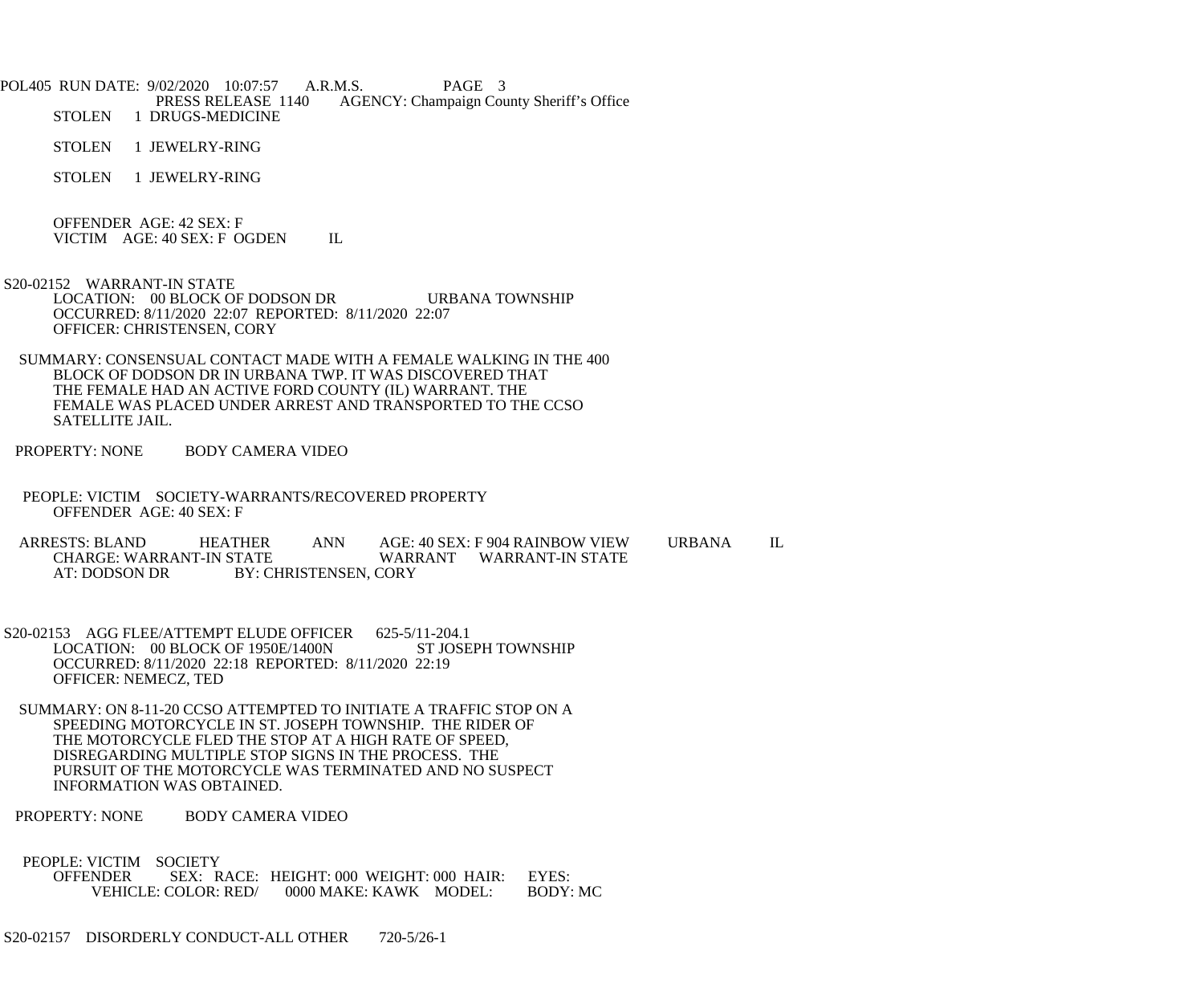- POL405 RUN DATE: 9/02/2020 10:07:57 A.R.M.S. PAGE 4 PRESS RELEASE 1140 AGENCY: Champaign County Sheriff's Office LOCATION: 00 BLOCK OF FARMINGTON DR CHAMPAIGN TOWNSHIP OCCURRED: 8/12/2020 7:25 REPORTED: 8/12/2020 7:27 OFFICER: PRYOR, BILLY
- SUMMARY: THE VICTIM REPORTED THAT THE NEIGHBOR HAS BEEN PLANTING PLANTS ON HER PROPERTY. THE PROPERTY HAS BEEN SURVEYED AND THE NEIGHBOR HAS ALSO REMOVED THE SURVEY STAKE.
- PROPERTY: NONE 1 BODY CAMERA VIDEO

 OFFENDER AGE: 61 SEX: F VICTIM AGE: 64 SEX: F CHAMPAIGN IL

- S20-02159 BURGLARY FROM MOTOR VEHICLE 720-5/19-1 LOCATION: 00 BLOCK OF PATRICK HENRY CR URBANA TOWNSHIP OCCURRED: 8/11/2020 16:00 REPORTED: 8/12/2020 11:51 OFFICER: FERRIMAN, RICHARD
- SUMMARY: RP CALLED TO REPORT HER VEHICLE BEING BROKEN INTO. RP ADVISED A BAG AND HER WALLET WERE STOLEN OUT OF THE VEHICLE.
- PROPERTY: NONE 1 BODY CAMERA VIDEO
	- OFFENDER SEX: RACE: HEIGHT: 000 WEIGHT: 000 HAIR: EYES:<br>VICTIM AGE: 26 SEX: F URBANA IL VICTIM AGE: 26 SEX: F URBANA
- S20-02164 VIOLATION ORDER PROTECTION 720-5/12-3.4 LOCATION: 00 BLOCK OF DODSON DR URBANA TOWNSHIP OCCURRED: 8/11/2020 12:00 REPORTED: 8/12/2020 15:28 OFFICER: FOSTER, SUSAN
- SUMMARY: RP HAS AN ACTIVE OP AGAINST HER EX-BOYFRIEND AND BELIEVES THAT HE HAS BEEN USING RANDOM PHONE NUMBERS TO CALL AND HANG UP ON HER.

 OFFENDER AGE: 40 SEX: M VICTIM AGE: 43 SEX: F URBANA IL

- S20-02168 DISORDERLY CONDUCT-ALL OTHER 720-5/26-1 LOCATION: 00 BLOCK OF NORTHWOOD DR URBANA TOWNSHIP OCCURRED: 8/13/2020 2:30 REPORTED: 8/13/2020 2:38 OFFICER: CARLSON,CHRISTOPHER T
- SUMMARY: ON 08/13/2020 AT APPROXIMATELY 2040 HOURS, CCSO DEPUTIES WERE DISPATCHED TO AN ADDRESS IN URBANA TOWNSHIP FOR A REPORT OF A SUSPICIOUS PERSON KNOCKING ON THE DOOR AND WINDOWS OF A RESIDENCE. ALL INVOLVED PARTIES WERE INTERVIEWED. THE SUSPECT WAS INFORMED NOT TO RETURN TO THE ADDRESS. NO ARREST MADE AT THIS TIME.
- PROPERTY: NONE BODY CAMERA VIDEO